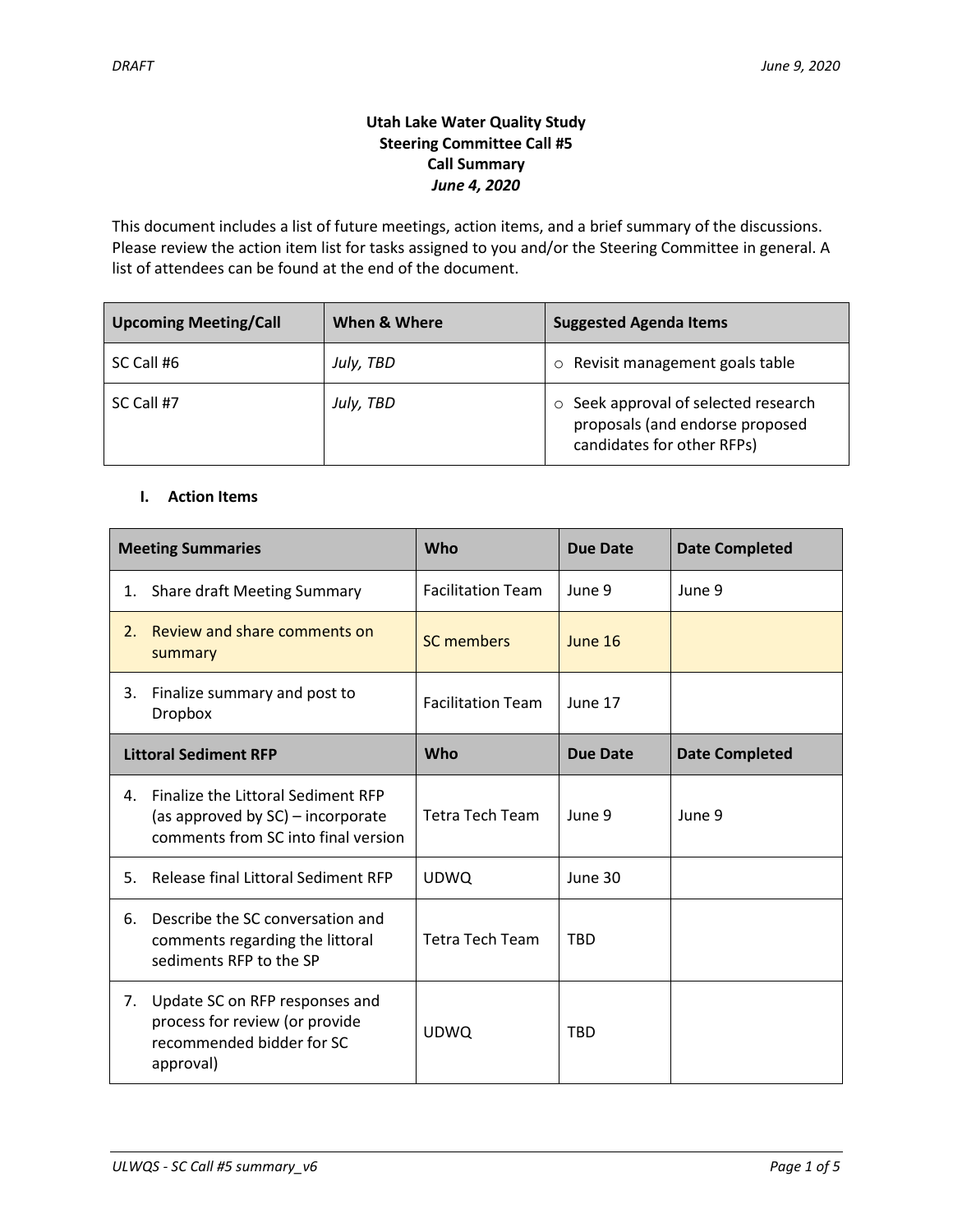| C, N, P Budget Work Plan                                                                                                                                               | Who                                | <b>Due Date</b> | <b>Date Completed</b> |
|------------------------------------------------------------------------------------------------------------------------------------------------------------------------|------------------------------------|-----------------|-----------------------|
| Finalize the C, N, P Budget Work<br>8.<br>Plan (incorporating SC comments)                                                                                             | <b>Tetra Tech Team</b>             | June 19         |                       |
| Describe the SC conversation and<br>9.<br>comments regarding the CNP work<br>plan to the SP                                                                            | <b>Tetra Tech Team</b>             | <b>TBD</b>      |                       |
| 10. Update SC on CNP Budget progress                                                                                                                                   | <b>Tetra Tech Team</b>             | <b>TBD</b>      |                       |
| <b>Additional Research</b>                                                                                                                                             | Who                                | <b>Due Date</b> | <b>Date Completed</b> |
| 11. Determine when to include updates<br>on the WFWQC atmospheric<br>deposition monitoring project and<br>Timpanogos SSD Utah Lake study<br>into future SC agendas     | Co-Chairs                          | <b>TBD</b>      |                       |
| 12. Reach out to Theron Miller,<br>WFWQC, to present on atmospheric<br>deposition monitoring project to the<br>SC (pending #12)                                        | <b>Facilitation Team</b>           | <b>TBD</b>      |                       |
| 13. Reach out to Jeff DenBleyker,<br>Jacobs, to present on TSSD Utah<br>Lake study to the SP and, separately,<br>the SC (pending #12)                                  | <b>Facilitation Team</b>           | <b>TBD</b>      |                       |
| SP Approach to Engaging with Research                                                                                                                                  | Who                                | <b>Due Date</b> | <b>Date Completed</b> |
| 14. Convey comments from Jay Olsen to<br>the Science Panel                                                                                                             | Mitch Hogsett                      | <b>TBD</b>      |                       |
| <b>Miscellaneous</b>                                                                                                                                                   | Who                                | <b>Due Date</b> | <b>Date Completed</b> |
| 15. Follow up with David Richards on his<br>public comment to gather the<br>breadth of literature and<br>information and data referenced<br>(and share update with SC) | DWQ with Tetra<br><b>Tech Team</b> | <b>TBD</b>      |                       |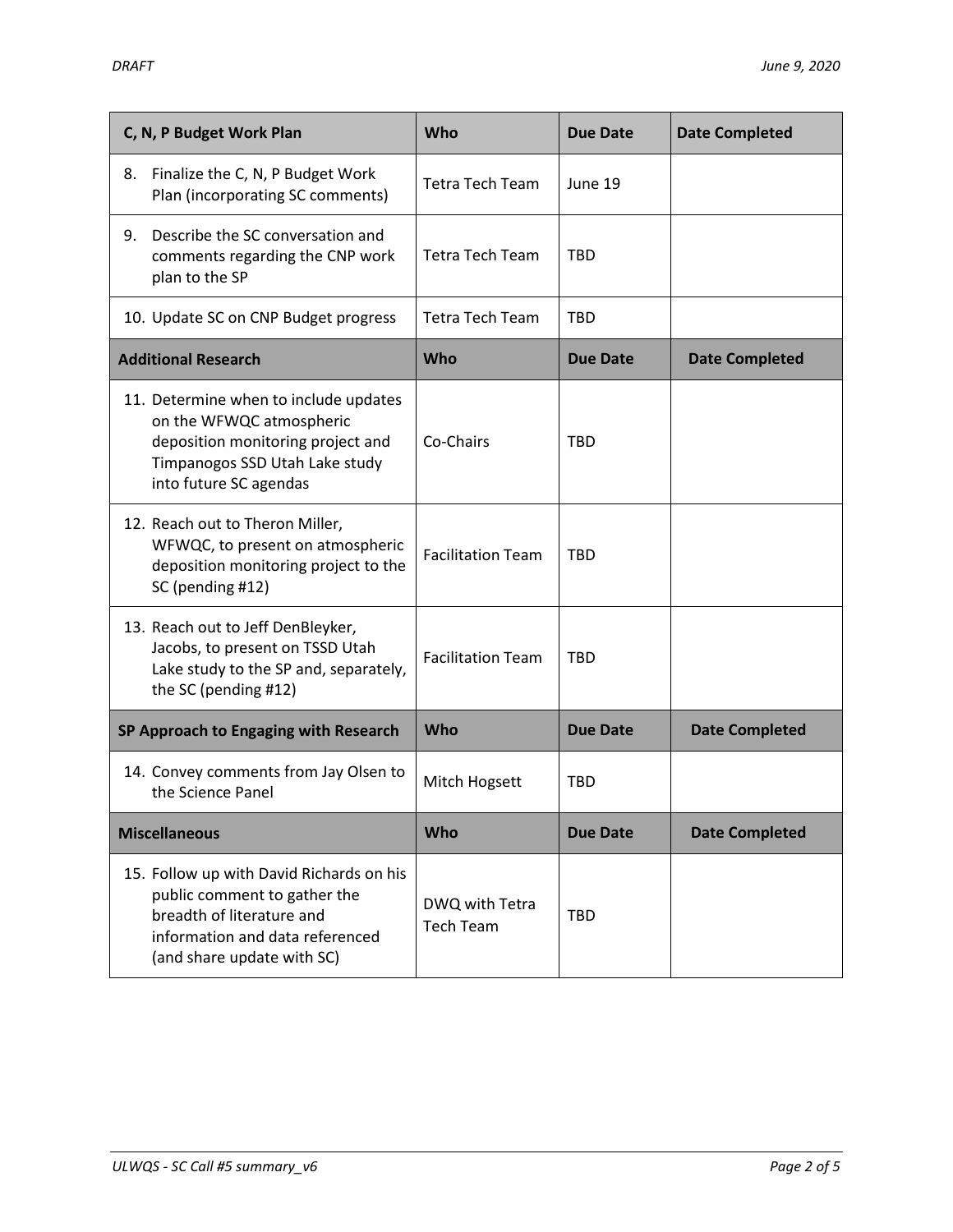# **II. Decisions/Approvals**

This section provides an overview of decisions made by the Steering Committee during the call; related key discussion points can be found below in the document.

- 1. Approval to move forward with the littoral sediments RFP with modifications as noted by SC *Decision: Support of 12 of 15 SC members on the call (NOTE: Dennis Shiozawa, Academic Seat, abstained; no response was received from Garrett Smith, Recreation Seat, when decision was made; and Jesse Stewart, Ag/Water Rights/Water Users seat, was not on the call when decision was made) – CONSENUS APPROVAL*
- 2. Approval to move forward with the C, N, P work plan with consideration of SC comments *Decision: Support of 13 of 15 SC members who participated on the call (NOTE: no response was received from Garrett Smith, Recreation Seat, or Jesse Stewart, Ag/Water Rights/Water Users seat, when decision was made) – CONSENSUS APPROVAL*
- 3. Agreement by Science Panel on the "reasonableness" of document describing the approach the Science Panel takes to engaging on research opportunities and share SC comments with SP members

*Decision: Support of 13 of 15 SC members who participated on the call (NOTE: no response was received from Garrett Smith, Recreation Seat, or Jesse Stewart, Ag/Water Rights/Water Users seat, when decision was made) – CONSENSUS AGREEMENT*

# **III. Meeting Recording**

# **[http://resolv.adobeconnect.com/p6vhfpbixu1m/](http://resolv.adobeconnect.com/p6vhfpbixu1m/?OWASP_CSRFTOKEN=9c4b216600c92d603751f530f7403d33db68f00306b103a3d87d48662deb84c6)**

Please use the video scroll bar along the bottom of the recording window to find the appropriate time in the webinar recording for the session (bullet list below) you would like to watch. There are bookmarks in the 'Events Index' on the left side of the screen identifying each session.

- Welcome and Agenda Review [0:00:00]
- Strategic Research Plan Update [0:08:23]
- Littoral Sediment RFP [0:20:49]
- C, N, and P Budgets Work Plan [0:44:30]
- SP Engagement: Research to Address Initial Charge [1:19:10]
- Public Involvement [1:36:08]
- Updates on Other Science Panel-Related Activities [1:38:57]
- Wrap Up [1:53:06]

# **IV. Key Discussion Points**

Littoral Sediment RFP:

 Include request for proposers to present how they will extrapolate results of littoral sediment specific cores based on lake-wide littoral sediment composition (e.g., estimate percentage of the lake covered by different substrates).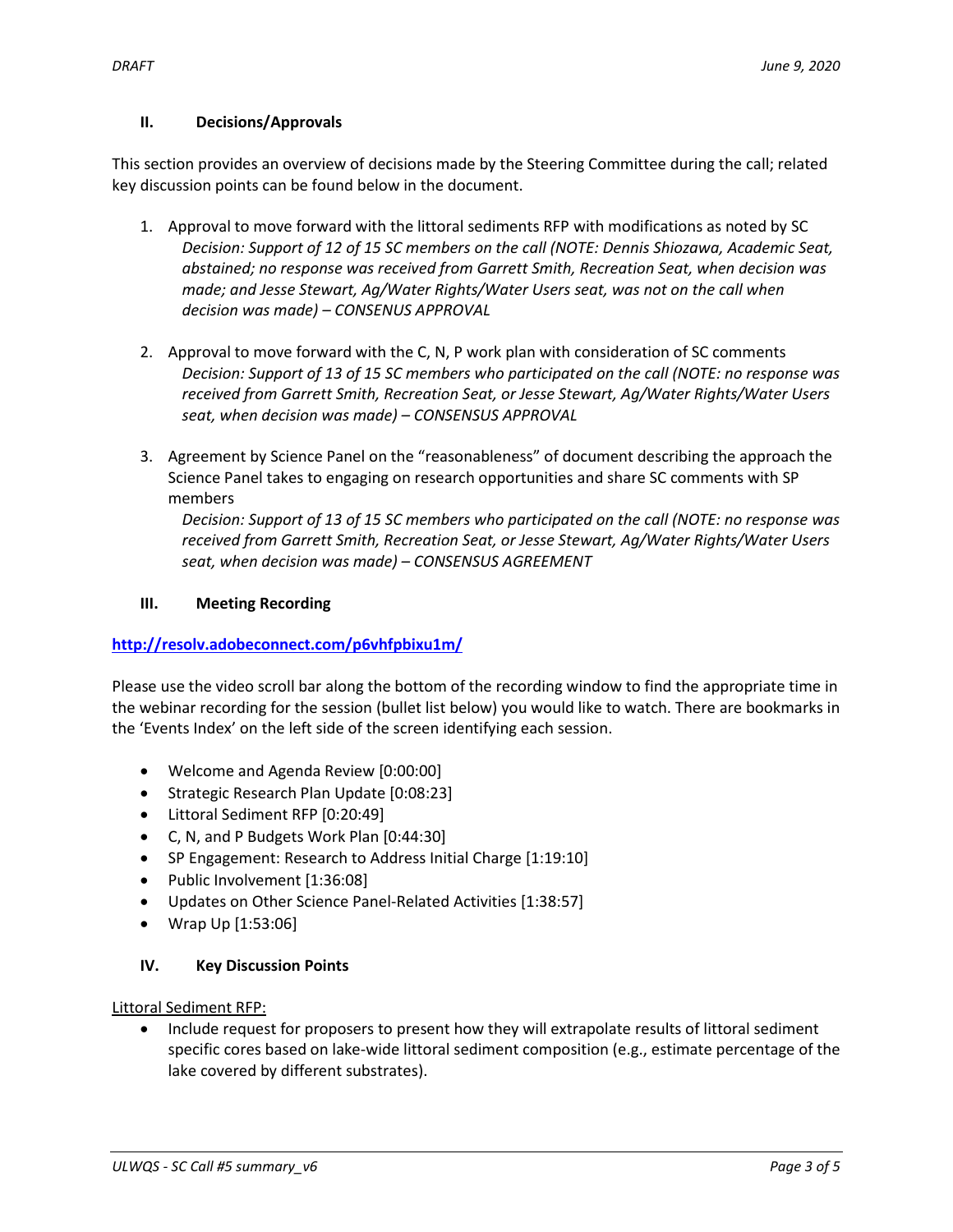• Include request for proposers to look at all fractions of nutrients (e.g., total phosphorus/ particulate phosphorus, dissolved phosphorus/bioavailable phosphorus).

### C, N, P Budgets Work Plan:

 Make sure to look at CNP components across the entirety of the lake, especially Provo Bay, to identify any spatial variability. Identify spatial gaps in information for future study.

Science Panel Engagement Regarding Research to Address Initial Charge:

 A member of the Steering Committee stated that the Science Panel's approach should not prohibit evaluating research projects that were conducted through appropriate methodologies from being considered.

### Update on other Science Panel Related Activities:

• Several Steering Committee members expressed interest in future presentations from the WFWQC and TSSD regarding their respective research projects.

## **V. Public Comment**

The following public comment was submitted, in the Adobe Connect chat box, by David Richards, Oreo Helix Ecological:

- 1. WFWQC hopefully will be sonar mapping UL starting in Provo Bay, then Goshen Bay later this summer/early autumn. Main part of the lake next year. We just finished sonar mapping State Canal and had very good resolution separating silt from clay from sand from aquatic vegetation, as well as tires and cement blocks and Russian Olive branches.
- 2. EPA just came up with a handful of simple nutrient criteria metrics for lakes and reservoirs in U.S. One of their basic metrics is change in zooplankton biomass/change in phytoplankton biomass which WFWQC has already included in our preliminary MIBI for UL.
- 3. Calcite-P binding to mollusk shells can be tied up for centuries or much longer. As you all are well aware UL sediment/water column interactions is/were dominated by mollusks. Millions of tons of C, P, and Ca semi-permanently removed from actively interacting within the system.

#### **VI. Participation**

#### **Members of the Steering Committee:**

- Scott Bird, Utah County Stormwater Association Stormwater
- Craig Bostock, Utah County Health Department Public Health [Alternate]
- Gary Calder, Provo City Municipal
- Eric Ellis, Utah Lake Commission Co-Chair
- Erica Gaddis, Utah Division of Water Quality Co-Chair
- Heidi Hoven, National Audubon Society Conservation and Environment
- Christopher Keleher, UDNR Rec, Fishing, Sovereign Lands
- Rich Mickelson, Timpanogos Special Service District POTW
- Jay Olsen, Utah Department of Agriculture and Food Agriculture
- Dennis Shiozawa, Brigham Young University Academia
- Garrett Smith, Utah Water Ski Club Recreation
- Jesse Stewart, Utah Lake Water Users Association Ag/Water Rights/Water Users